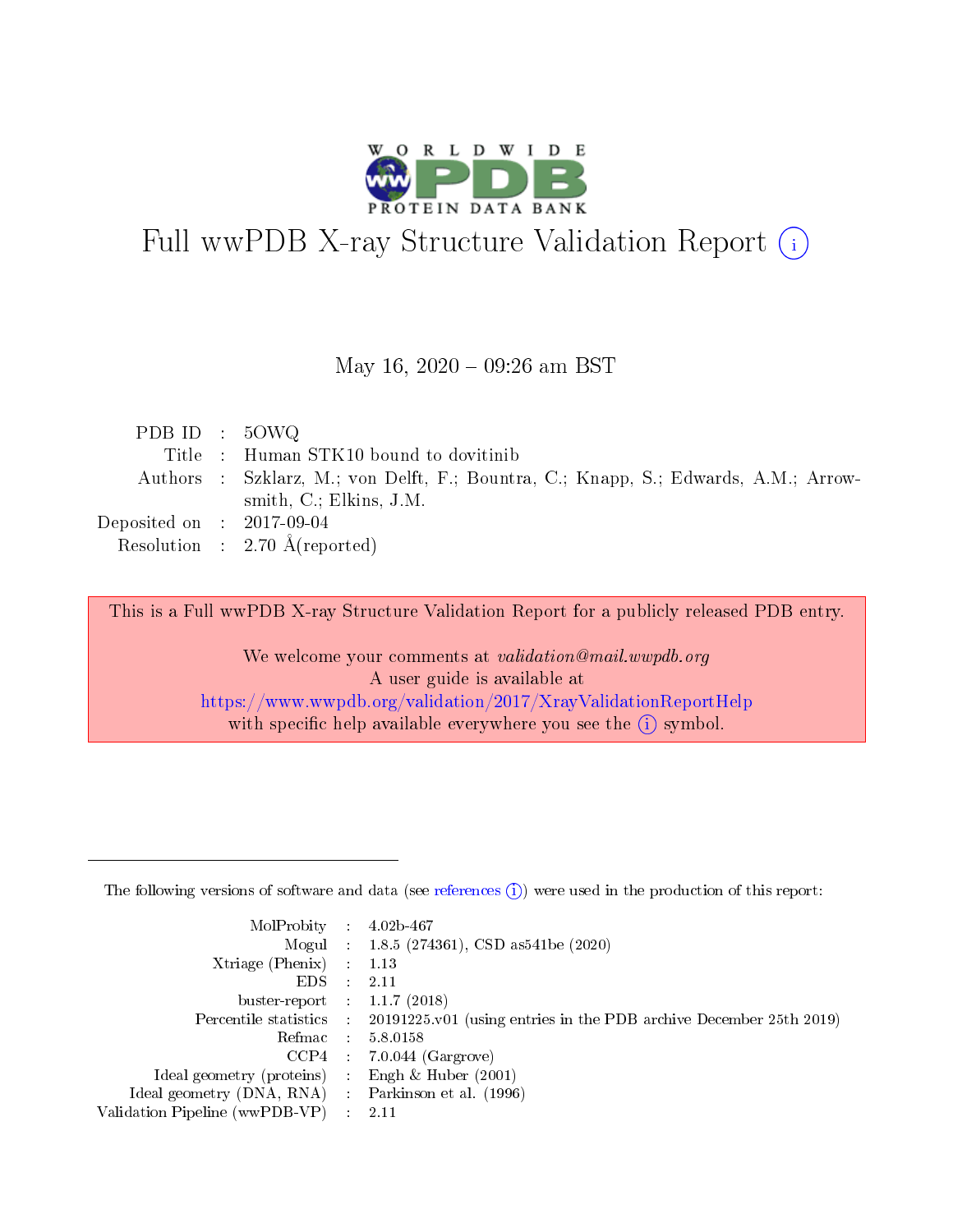# 1 [O](https://www.wwpdb.org/validation/2017/XrayValidationReportHelp#overall_quality)verall quality at a glance  $(i)$

The following experimental techniques were used to determine the structure: X-RAY DIFFRACTION

The reported resolution of this entry is 2.70 Å.

Percentile scores (ranging between 0-100) for global validation metrics of the entry are shown in the following graphic. The table shows the number of entries on which the scores are based.



| Metric                | Whole archive<br>$(\#\text{Entries})$ | Similar resolution<br>$(\#\text{Entries},\, \text{resolution}\; \text{range}(\textup{\AA}))$ |  |  |
|-----------------------|---------------------------------------|----------------------------------------------------------------------------------------------|--|--|
| $R_{free}$            | 130704                                | $2808(2.70-2.70)$                                                                            |  |  |
| Clashscore            | 141614                                | $3122(2.70-2.70)$                                                                            |  |  |
| Ramachandran outliers | 138981                                | 3069 $(2.70-2.70)$                                                                           |  |  |
| Sidechain outliers    | 138945                                | $3069(2.70-2.70)$                                                                            |  |  |
| RSRZ outliers         | 127900                                | $2737(2.70-2.70)$                                                                            |  |  |

The table below summarises the geometric issues observed across the polymeric chains and their fit to the electron density. The red, orange, yellow and green segments on the lower bar indicate the fraction of residues that contain outliers for  $>=3, 2, 1$  and 0 types of geometric quality criteria respectively. A grey segment represents the fraction of residues that are not modelled. The numeric value for each fraction is indicated below the corresponding segment, with a dot representing fractions  $\epsilon=5\%$  The upper red bar (where present) indicates the fraction of residues that have poor fit to the electron density. The numeric value is given above the bar.

| Mol | Chain | $\perp$ Length | Quality of chain |    |     |  |  |  |
|-----|-------|----------------|------------------|----|-----|--|--|--|
|     |       | $302\,$        | 3%<br>75%        | 9% | 16% |  |  |  |
|     |       | $302\,$        | 5%<br>75%        | 8% | 16% |  |  |  |

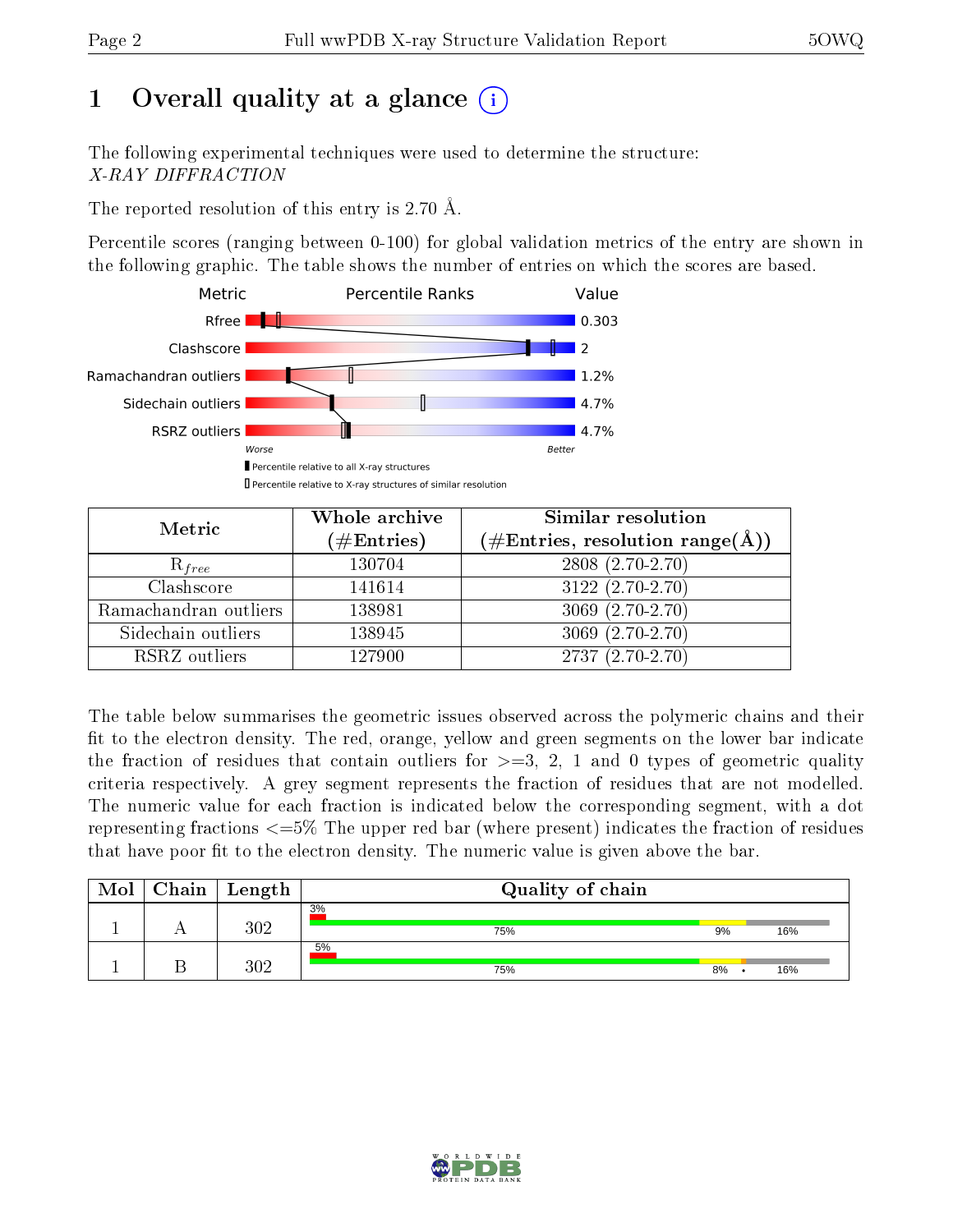# 2 Entry composition (i)

There are 2 unique types of molecules in this entry. The entry contains 3906 atoms, of which 0 are hydrogens and 0 are deuteriums.

In the tables below, the ZeroOcc column contains the number of atoms modelled with zero occupancy, the AltConf column contains the number of residues with at least one atom in alternate conformation and the Trace column contains the number of residues modelled with at most 2 atoms.

Molecule 1 is a protein called Serine/threonine-protein kinase 10.

| Mol |  | Chain   Residues | Atoms           |                               |       |    | $\text{ZeroOcc}$   AltConf   Trace |  |  |
|-----|--|------------------|-----------------|-------------------------------|-------|----|------------------------------------|--|--|
|     |  | 255              | Total           | $\mathbf{C}$ and $\mathbf{C}$ | -N    |    |                                    |  |  |
|     |  | 1925             | 1239 311        |                               | - 363 | 12 |                                    |  |  |
|     |  | 254              |                 | Total C                       | -N    |    |                                    |  |  |
|     |  | 1923             | 1239 316 356 12 |                               |       |    |                                    |  |  |

There are 4 discrepancies between the modelled and reference sequences:

|    | Chain   Residue   Modelled | $\overline{\phantom{a}}$ Actual | Comment                        | Reference |
|----|----------------------------|---------------------------------|--------------------------------|-----------|
|    | SER.                       |                                 | expression tag   UNP 094804    |           |
|    | MET                        |                                 | expression tag   UNP $O94804$  |           |
| 16 | SER.                       |                                 | expression tag   UNP $O$ 94804 |           |
| 17 | MET                        |                                 | expression tag   UNP $O94804$  |           |

 Molecule 2 is 4-amino-5-fluoro-3-[5-(4-methylpiperazin-1-yl)-1H-benzimidazol-2-yl]quinolin-2(1H)-one (three-letter code: 38O) (formula:  $C_{21}H_{21}FN_6O$ ).



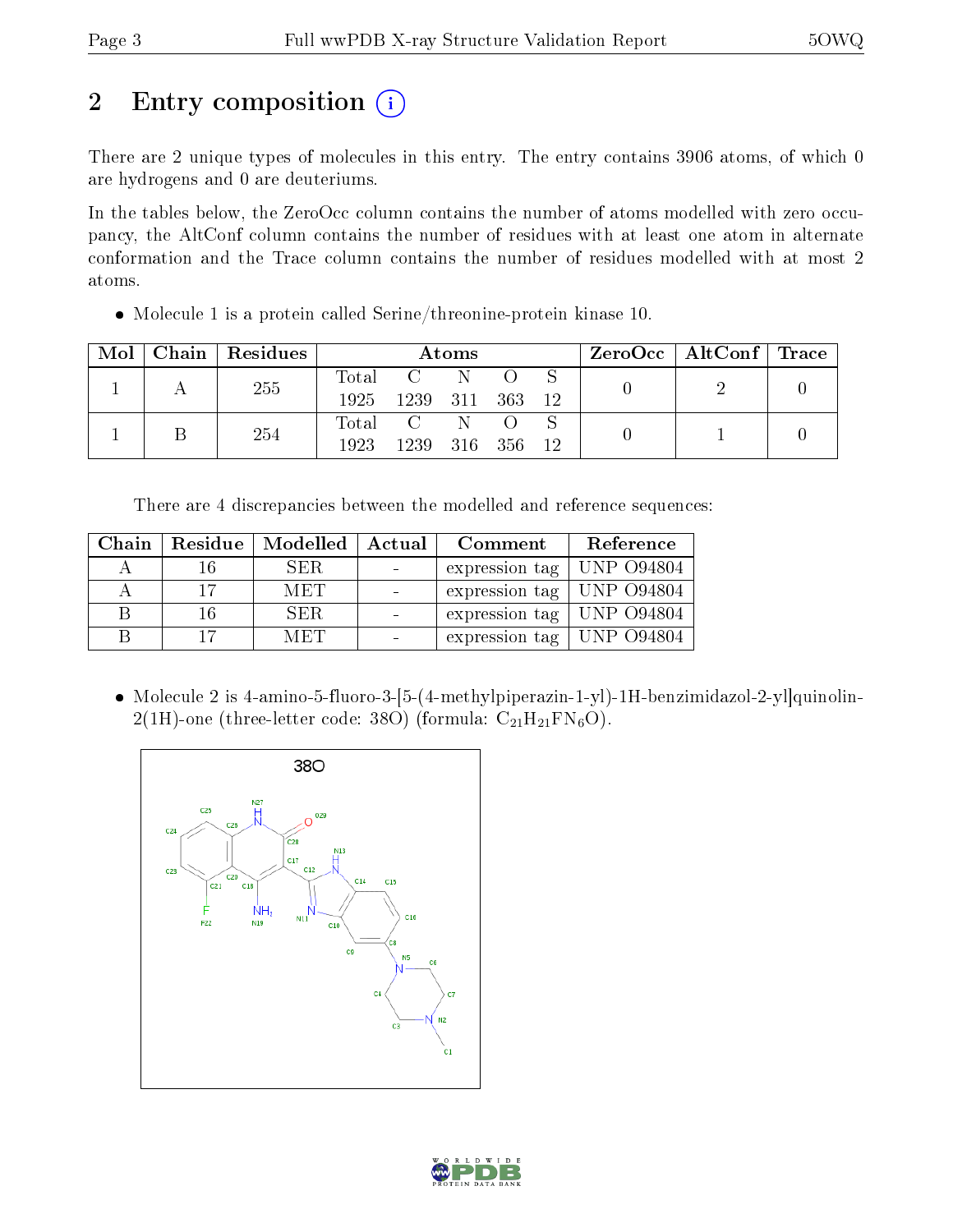|  |  | Mol   Chain   Residues | Atoms         |  |                      |  | $\rm ZeroOcc \mid AltConf \mid$ |  |
|--|--|------------------------|---------------|--|----------------------|--|---------------------------------|--|
|  |  |                        | Total C F N O |  |                      |  |                                 |  |
|  |  | 29 21 1 6              |               |  |                      |  |                                 |  |
|  |  |                        | Total C F N O |  |                      |  |                                 |  |
|  |  |                        | 29            |  | $21 \quad 1 \quad 6$ |  |                                 |  |

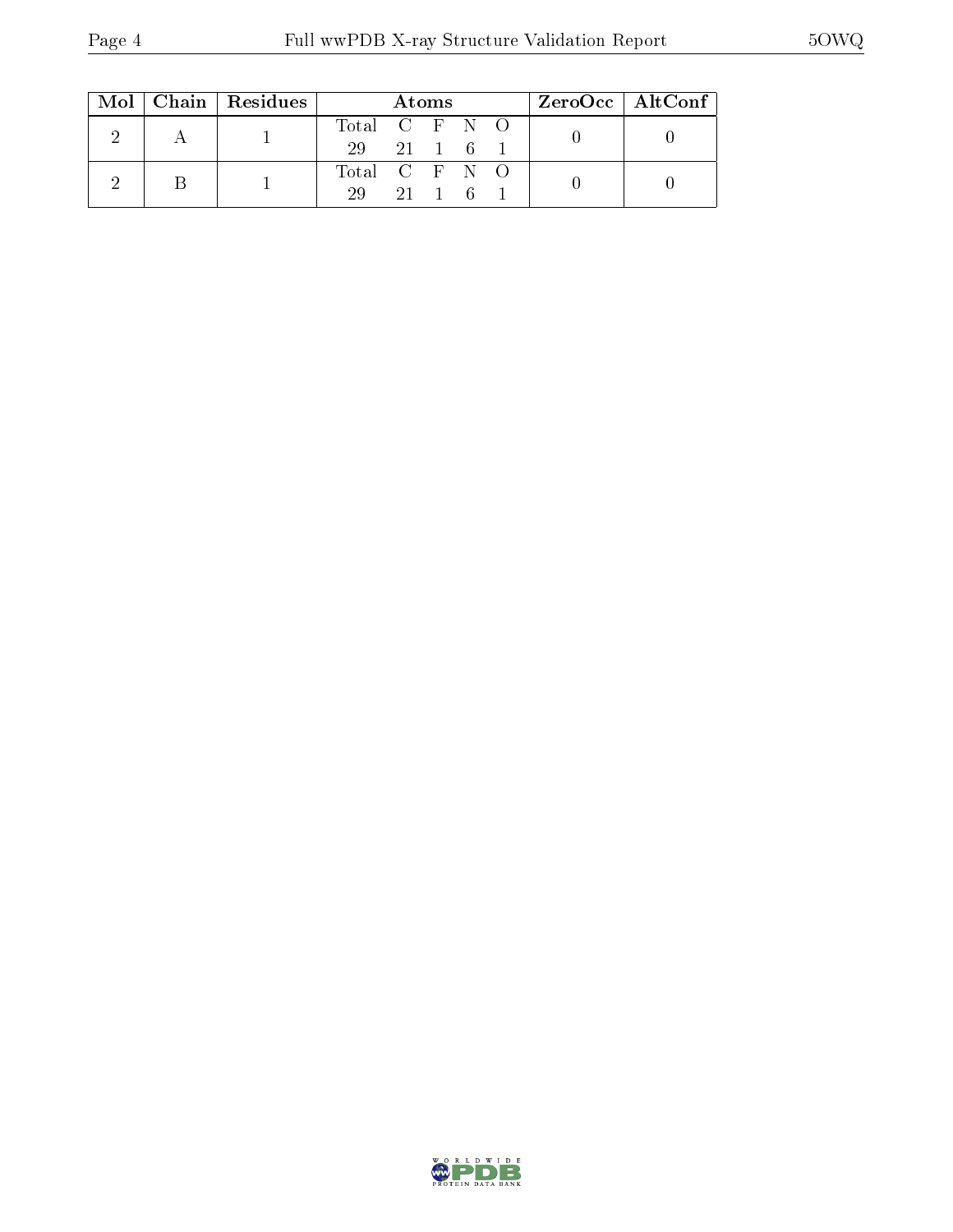# 3 Residue-property plots  $(i)$

These plots are drawn for all protein, RNA and DNA chains in the entry. The first graphic for a chain summarises the proportions of the various outlier classes displayed in the second graphic. The second graphic shows the sequence view annotated by issues in geometry and electron density. Residues are color-coded according to the number of geometric quality criteria for which they contain at least one outlier: green  $= 0$ , yellow  $= 1$ , orange  $= 2$  and red  $= 3$  or more. A red dot above a residue indicates a poor fit to the electron density (RSRZ  $> 2$ ). Stretches of 2 or more consecutive residues without any outlier are shown as a green connector. Residues present in the sample, but not in the model, are shown in grey.



• Molecule 1: Serine/threonine-protein kinase 10

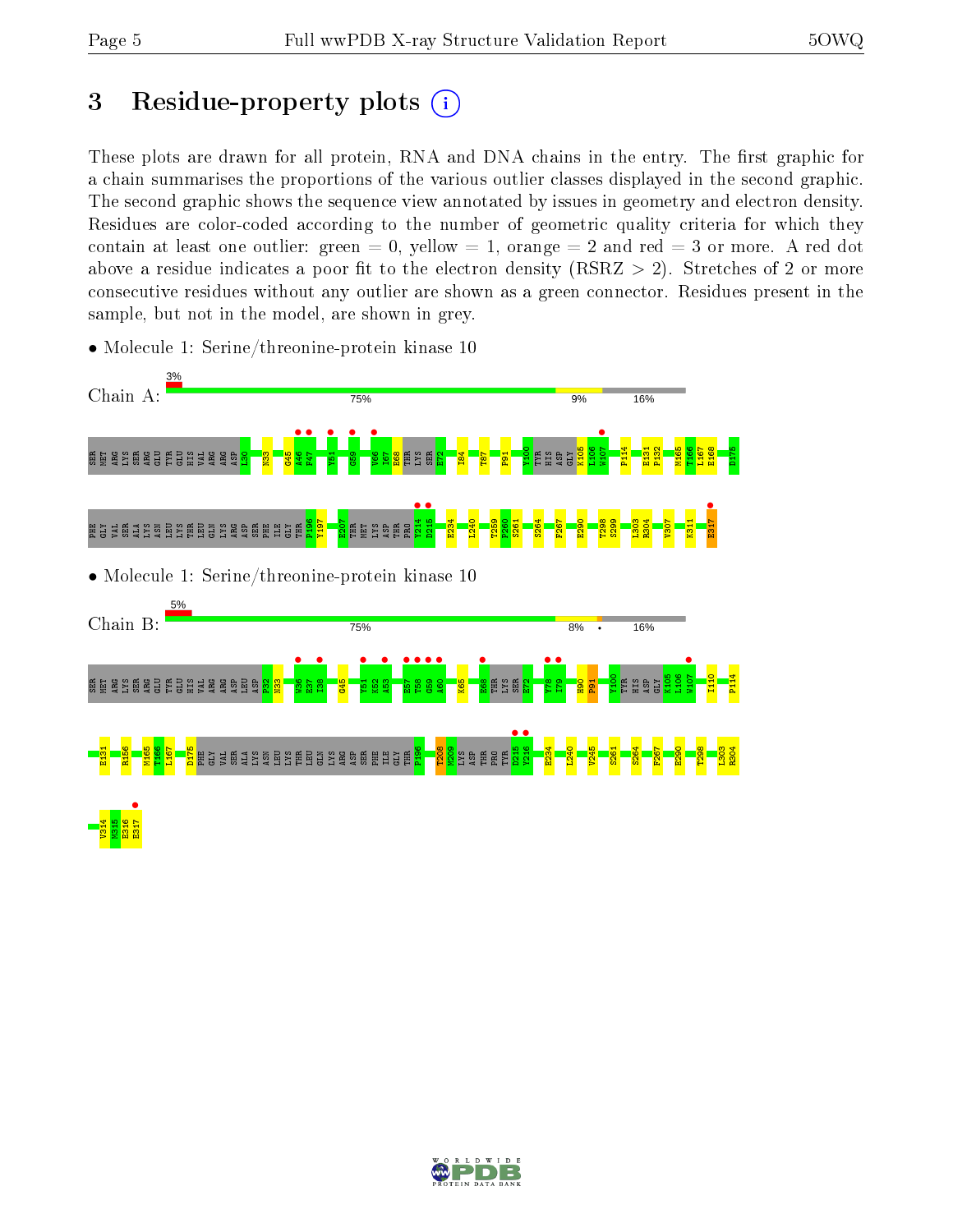## 4 Data and refinement statistics  $(i)$

| Property                                                             | Value                                                  | Source                       |
|----------------------------------------------------------------------|--------------------------------------------------------|------------------------------|
| Space group                                                          | P 1 21 1                                               | Depositor                    |
| Cell constants                                                       | $57.57\text{\AA}$ $50.40\text{\AA}$ $114.57\text{\AA}$ | Depositor                    |
| a, b, c, $\alpha$ , $\beta$ , $\gamma$                               | $90.00^{\circ}$ $96.60^{\circ}$ $90.00^{\circ}$        |                              |
| Resolution $(A)$                                                     | $\overline{57.19}$<br>$-2.70$                          | Depositor                    |
|                                                                      | $-2.70$<br>56.91                                       | <b>EDS</b>                   |
| % Data completeness                                                  | $90.3(57.19-2.70)$                                     | Depositor                    |
| (in resolution range)                                                | $90.3(56.91-2.70)$                                     | <b>EDS</b>                   |
| $R_{merge}$                                                          | 0.14                                                   | Depositor                    |
| $R_{sym}$                                                            | (Not available)                                        | Depositor                    |
| $\langle I/\sigma(I) \rangle^{-1}$                                   | $1.56$ (at 2.69Å)                                      | $\overline{\text{X}}$ triage |
| Refinement program                                                   | REFMAC 5.8.0158                                        | Depositor                    |
|                                                                      | $0.263$ , $0.305$                                      | Depositor                    |
| $R, R_{free}$                                                        | $0.267$ ,<br>0.303                                     | DCC                          |
| $\mathcal{R}_{free}$ test set                                        | 838 reflections $(5.07\%)$                             | wwPDB-VP                     |
| Wilson B-factor $(A^2)$                                              | 40.2                                                   | Xtriage                      |
| Anisotropy                                                           | 0.794                                                  | Xtriage                      |
| Bulk solvent $k_{sol}(e/\mathring{A}^3)$ , $B_{sol}(\mathring{A}^2)$ | $0.30$ , $28.2$                                        | <b>EDS</b>                   |
| $L$ -test for twinning <sup>2</sup>                                  | $< L >$ = 0.49, $< L2$ > = 0.32                        | Xtriage                      |
| Estimated twinning fraction                                          | No twinning to report.                                 | Xtriage                      |
| $F_o, F_c$ correlation                                               | 0.90                                                   | <b>EDS</b>                   |
| Total number of atoms                                                | 3906                                                   | wwPDB-VP                     |
| Average B, all atoms $(A^2)$                                         | 58.0                                                   | wwPDB-VP                     |

Xtriage's analysis on translational NCS is as follows: The largest off-origin peak in the Patterson function is  $8.39\%$  of the height of the origin peak. No significant pseudotranslation is detected.

<sup>&</sup>lt;sup>2</sup>Theoretical values of  $\langle |L| \rangle$ ,  $\langle L^2 \rangle$  for acentric reflections are 0.5, 0.333 respectively for untwinned datasets, and 0.375, 0.2 for perfectly twinned datasets.



<span id="page-5-1"></span><span id="page-5-0"></span><sup>1</sup> Intensities estimated from amplitudes.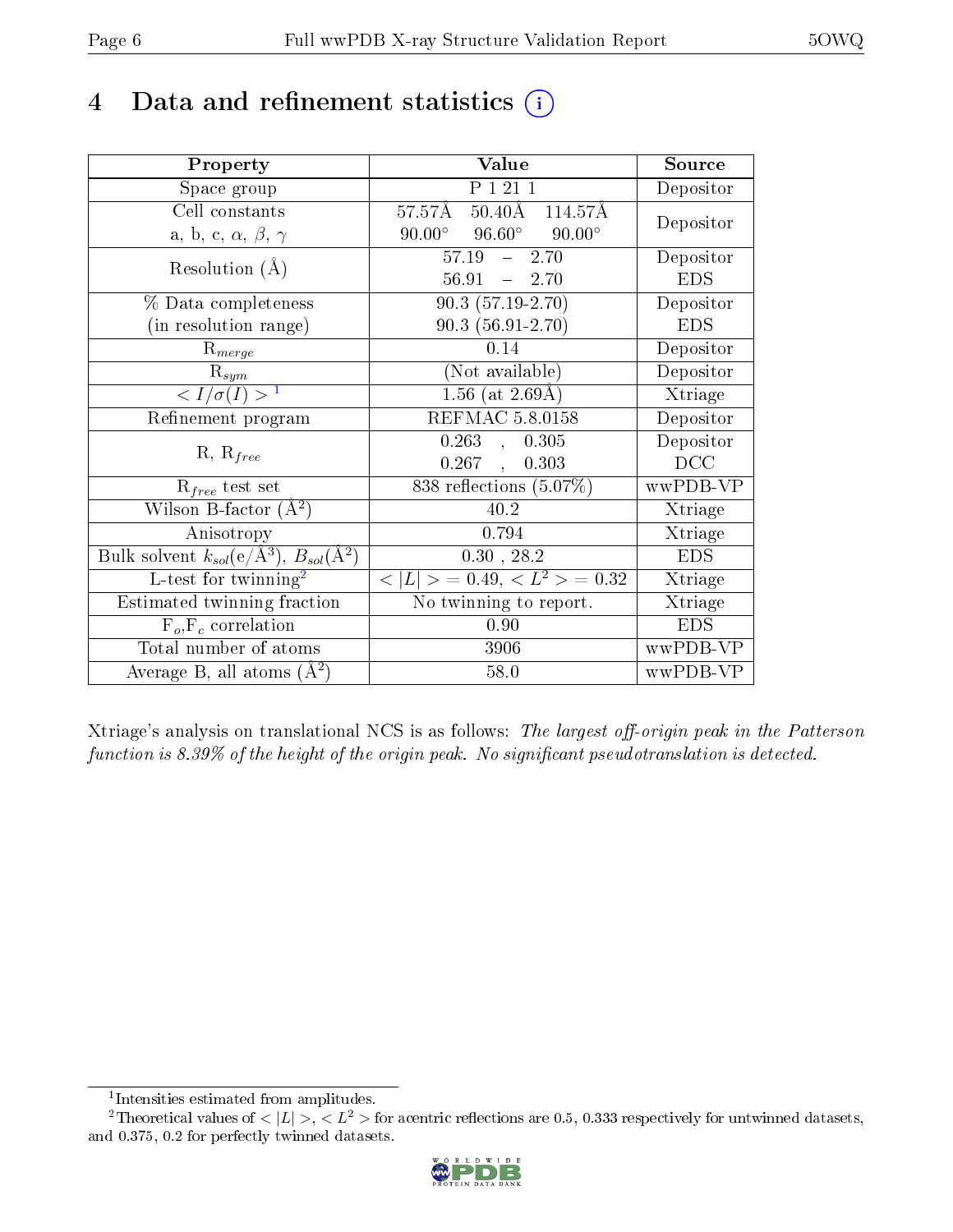# 5 Model quality  $(i)$

### 5.1 Standard geometry  $(i)$

Bond lengths and bond angles in the following residue types are not validated in this section: 38O

The Z score for a bond length (or angle) is the number of standard deviations the observed value is removed from the expected value. A bond length (or angle) with  $|Z| > 5$  is considered an outlier worth inspection. RMSZ is the root-mean-square of all Z scores of the bond lengths (or angles).

| Mol | Chain |             | Bond lengths    | Bond angles |                    |  |
|-----|-------|-------------|-----------------|-------------|--------------------|--|
|     |       | <b>RMSZ</b> | $\# Z  > 5$     | RMSZ        | $\# Z  > 5$        |  |
|     |       | 0.72        | $2/1975(0.1\%)$ | 0.84        | 0/2686             |  |
|     |       | 0.69        | 0/1968          | 0.84        | $1/2676$ $(0.0\%)$ |  |
| All |       | 0.71        | $2/3943(0.1\%)$ | 0.84        | $1/5362(0.0\%)$    |  |

Chiral center outliers are detected by calculating the chiral volume of a chiral center and verifying if the center is modelled as a planar moiety or with the opposite hand.A planarity outlier is detected by checking planarity of atoms in a peptide group, atoms in a mainchain group or atoms of a sidechain that are expected to be planar.

|  | $\mid$ Mol $\mid$ Chain $\mid$ #Chirality outliers $\mid$ #Planarity outliers $'$ |
|--|-----------------------------------------------------------------------------------|
|  |                                                                                   |

All (2) bond length outliers are listed below:

| $\bf{Mol}$ |     | $\vert$ Chain $\vert$ Res $\vert$ Type $\vert$ Atoms | $Z \mid$ Observed( $\AA$ )   Ideal( $\AA$ ) |          |
|------------|-----|------------------------------------------------------|---------------------------------------------|----------|
|            |     | $168$   GLU   CD-OE1   5.87                          | $1.32\,$                                    |          |
|            | 168 | $\mid$ GLU $\mid$ CG-CD $\mid$ 5.11                  | $1.59\,$                                    | $1.51\,$ |

All (1) bond angle outliers are listed below:

| Mol   Chain   Res   Type |     |     | Atoms     |        | Observed $(^\circ)$ | Ideal $(°)$ |
|--------------------------|-----|-----|-----------|--------|---------------------|-------------|
|                          | 156 | ARG | NE-CZ-NH2 | - 5.00 | 1 22. ST            | 120.30      |

There are no chirality outliers.

All (1) planarity outliers are listed below:

|  |     | $\lceil\,\overline{\text{Mol}}\,\rceil$ Chain $\mid\text{Res}\mid\text{Type}\mid\text{Group}\mid$ |  |
|--|-----|---------------------------------------------------------------------------------------------------|--|
|  | 316 | GLU   Peptide                                                                                     |  |

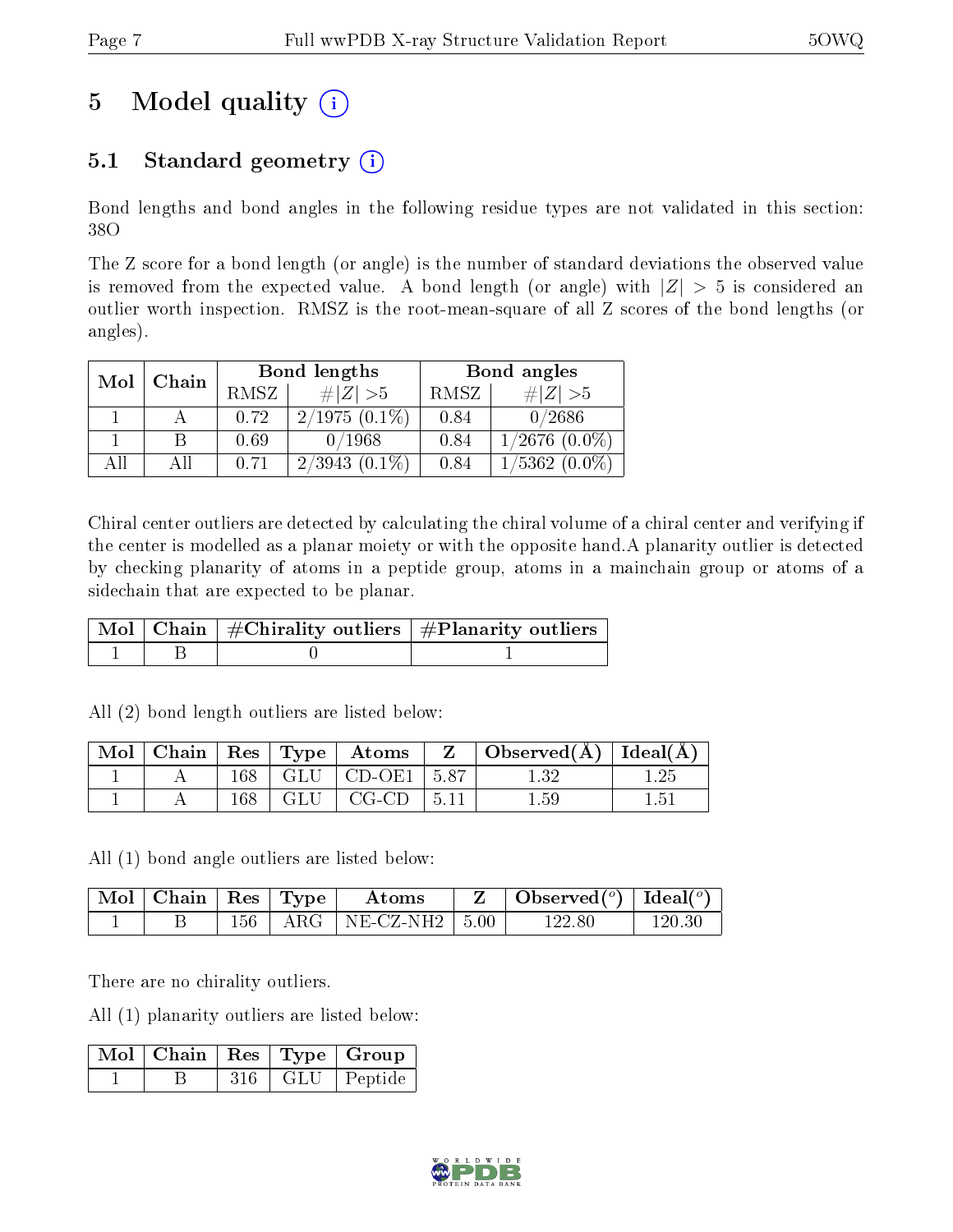### $5.2$  Too-close contacts  $(i)$

In the following table, the Non-H and H(model) columns list the number of non-hydrogen atoms and hydrogen atoms in the chain respectively. The H(added) column lists the number of hydrogen atoms added and optimized by MolProbity. The Clashes column lists the number of clashes within the asymmetric unit, whereas Symm-Clashes lists symmetry related clashes.

|  |      |      | Mol   Chain   Non-H   H(model)   H(added)   Clashes   Symm-Clashes |
|--|------|------|--------------------------------------------------------------------|
|  | 1925 | 1837 |                                                                    |
|  | 1923 | 1854 |                                                                    |
|  | 29   |      |                                                                    |
|  | 29   |      |                                                                    |
|  | 3906 | 3733 |                                                                    |

The all-atom clashscore is defined as the number of clashes found per 1000 atoms (including hydrogen atoms). The all-atom clashscore for this structure is 2.

All (17) close contacts within the same asymmetric unit are listed below, sorted by their clash magnitude.

| Atom-1              | Atom-2              | Interatomic      | Clash         |
|---------------------|---------------------|------------------|---------------|
|                     |                     | distance $(\AA)$ | overlap $(A)$ |
| 2:B:600:38O:H20     | 2:B:600:38O:H12     | 1.41             | 0.68          |
| 1: A: 131: GLU: OE1 | 1: A:264:SER:OG     | 2.16             | 0.61          |
| 1:B:131:GLU:OE1     | 1:B:264:SER:OG      | 2.15             | 0.60          |
| 1:B:114:PRO:HG2     | 1:B:167:LEU:HG      | 1.84             | 0.59          |
| 1: A:114: PRO:HG2   | 1: A: 167: LEU: HG  | 1.88             | 0.53          |
| 1:B:314:VAL:HG21    | 2:B:600:38O:H1      | 1.91             | 0.52          |
| 1: B: 165: MET: HE1 | 1:B:303:LEU:HD13    | 1.92             | 0.52          |
| 1: A: 165: MET: HE1 | 1:A:303:LEU:HD13    | 1.91             | 0.51          |
| 1: A:68: GLU:OE2    | 1: A: 105: LYS: N   | 2.45             | 0.49          |
| 1: B:65: LYS:NZ     | 1: B: 175: ASP: OD1 | 2.38             | 0.48          |
| 1:B:110:ILE:HG21    | 2:B:600:38O:H16     | 1.95             | 0.46          |
| 1: A:307: VAL:O     | 1: A:311:LYS:HG3    | 2.17             | 0.45          |
| 1:B:314:VAL:CG2     | 2:B:600:38O:H1      | 2.49             | 0.42          |
| 1: B:90:HIS:HA      | 1:B:91:PRO:HD2      | 1.91             | 0.41          |
| 1: A: 197: TYR: CE2 | 1:B:245:VAL:HG21    | 2.56             | 0.41          |
| 1: A: 131: GLU: HB3 | 1:A:132:PRO:HD3     | 2.03             | 0.40          |
| 1: A:84: ILE:O      | 1:A:87:THR:HB       | 2.21             | 0.40          |

All (2) symmetry-related close contacts are listed below. The label for Atom-2 includes the symmetry operator and encoded unit-cell translations to be applied.

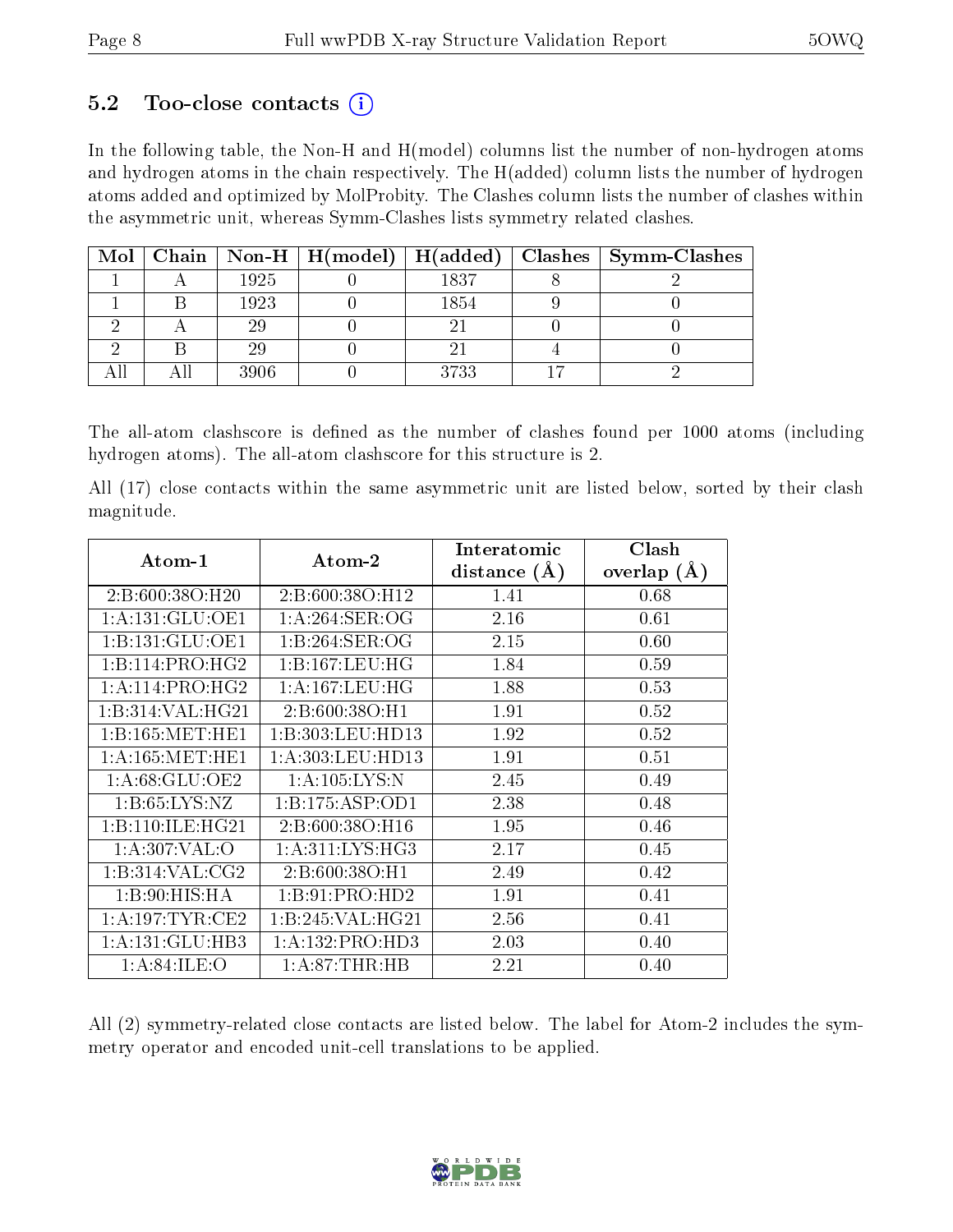| Atom-1           | Atom-2                     | Interatomic<br>distance $(A)$ | Clash<br>overlap (A) |
|------------------|----------------------------|-------------------------------|----------------------|
| 1: A:304: ARG:CD | 1:A:317:GLU:O[2<br>-5561   | 919                           | 1.08                 |
| 1: A:299: SER:OG | 1:A:317:GLU:OE1[2<br>.5561 | 2 16                          | 1114                 |

### 5.3 Torsion angles (i)

#### 5.3.1 Protein backbone (i)

In the following table, the Percentiles column shows the percent Ramachandran outliers of the chain as a percentile score with respect to all X-ray entries followed by that with respect to entries of similar resolution.

The Analysed column shows the number of residues for which the backbone conformation was analysed, and the total number of residues.

| $\bf{Mol}$ | Chain | Analysed                          | Favoured    | Allowed   Outliers |          | Percentiles |
|------------|-------|-----------------------------------|-------------|--------------------|----------|-------------|
|            |       | 247/302(82%)                      | $230(93\%)$ | $14(6\%)$          | $3(1\%)$ | 13<br> 32   |
|            |       | $245/302(81\%)$ 226 (92\%)        |             | $16(6\%)$          | $3(1\%)$ | 32 <br>13   |
| All        | All   | $492/604$ $(82\%)$   456 $(93\%)$ |             | $30(6\%)$          | 6 $(1%)$ | 13 <br> 32  |

All (6) Ramachandran outliers are listed below:

| Mol | Chain | Res | <b>Type</b> |
|-----|-------|-----|-------------|
|     |       | 33  | <b>ASN</b>  |
|     |       | 208 | <b>THR</b>  |
|     |       | 45  | GLY         |
|     |       | 45  | <b>GLY</b>  |
|     |       | 91  | <b>PRO</b>  |
|     |       |     | <b>PRO</b>  |

#### 5.3.2 Protein sidechains  $(i)$

In the following table, the Percentiles column shows the percent sidechain outliers of the chain as a percentile score with respect to all X-ray entries followed by that with respect to entries of similar resolution.

The Analysed column shows the number of residues for which the sidechain conformation was analysed, and the total number of residues.

| Mol   Chain | Analysed                               | Rotameric   Outliers   Percentiles |  |                                                                  |  |
|-------------|----------------------------------------|------------------------------------|--|------------------------------------------------------------------|--|
|             | $191/262(73\%)$   183 (96\%)   8 (4\%) |                                    |  | $\begin{array}{ c c c c c } \hline 30 & 58 \\\hline \end{array}$ |  |

Continued on next page...

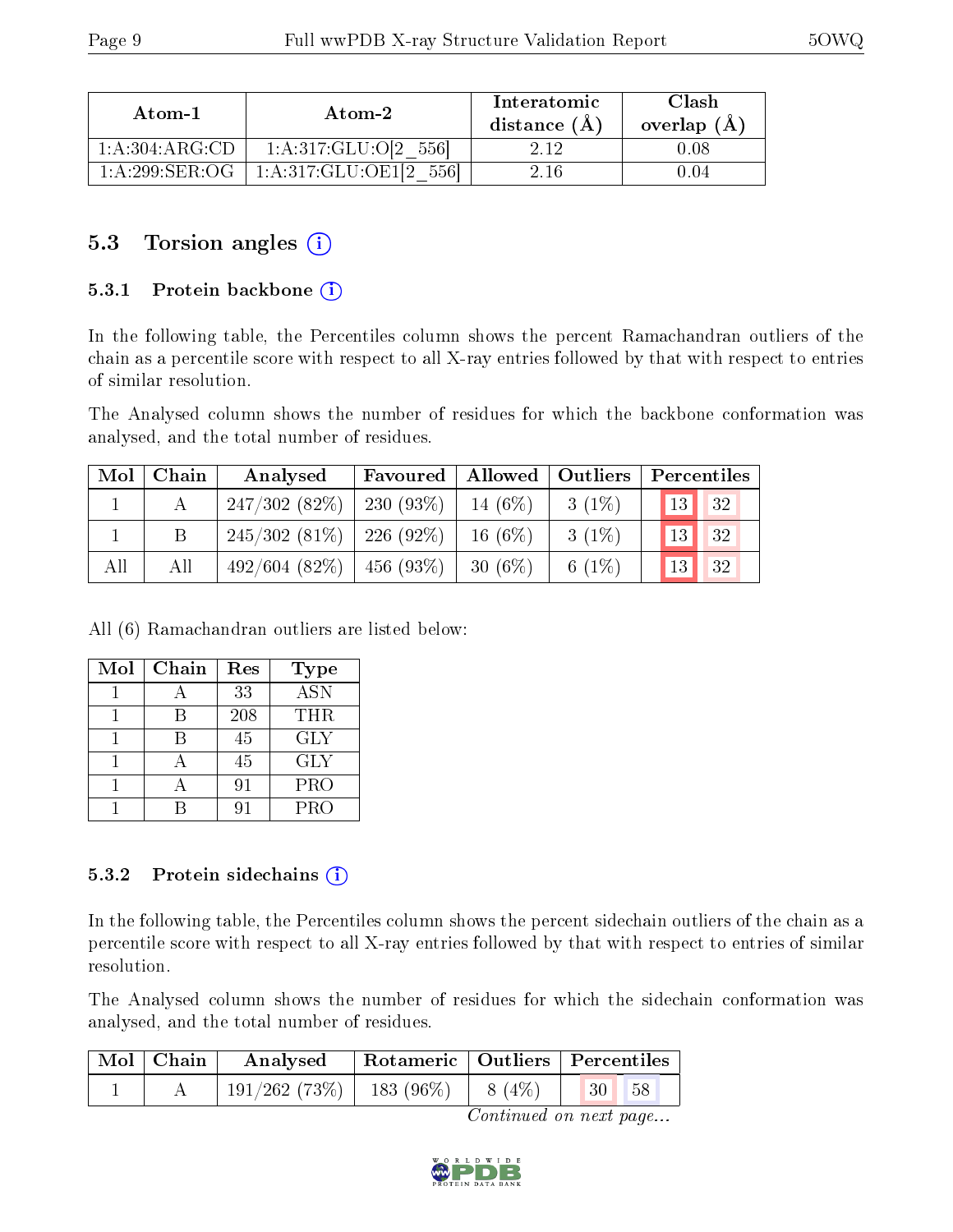|     | Continuation from providuo pugu |              |                                    |           |    |    |  |  |  |  |  |  |
|-----|---------------------------------|--------------|------------------------------------|-----------|----|----|--|--|--|--|--|--|
|     | $Mol$   Chain                   | Analysed     | Rotameric   Outliers   Percentiles |           |    |    |  |  |  |  |  |  |
|     |                                 | 191/262(73%) | 181(95%)                           | $10(5\%)$ | 23 | 49 |  |  |  |  |  |  |
| All | All                             | 382/524(73%) | $364(95\%)$                        | $18(5\%)$ | 26 | 54 |  |  |  |  |  |  |

Continued from previous page.

All (18) residues with a non-rotameric sidechain are listed below:

| Mol          | Chain                   | Res | Type                 |
|--------------|-------------------------|-----|----------------------|
| 1            | А                       | 234 | GLU                  |
| $\mathbf 1$  | $\overline{\rm A}$      | 240 | LEU                  |
| $\mathbf{1}$ | $\overline{\rm A}$      | 259 | THR                  |
| $\mathbf 1$  | $\overline{A}$          | 261 | SER                  |
| $\mathbf 1$  | $\overline{A}$          | 267 | PHE                  |
| $\mathbf{1}$ | $\overline{\rm A}$      | 290 | GLU                  |
| $\mathbf{1}$ | $\overline{\rm A}$      | 298 | THR                  |
| $\mathbf{1}$ | $\overline{\rm A}$      | 317 | GLU                  |
| $\mathbf{1}$ | $\overline{\mathrm{B}}$ | 33  | ASN                  |
| $\mathbf 1$  | $\overline{\mathrm{B}}$ | 208 | THR                  |
| $\mathbf 1$  | $\overline{\mathbf{B}}$ | 234 | $\operatorname{GLU}$ |
| $\mathbf 1$  | B                       | 240 | LEU                  |
| $\mathbf 1$  | $\overline{\mathrm{B}}$ | 261 | <b>SER</b>           |
| $\mathbf 1$  | $\overline{B}$          | 267 | PHE                  |
| $\mathbf 1$  | B                       | 290 | GLU                  |
| $\mathbf{1}$ | B                       | 298 | THR                  |
| $\mathbf{1}$ | B                       | 304 | $\rm{ARG}$           |
| $\mathbf 1$  | В                       | 317 | $\operatorname{GLU}$ |

Some sidechains can be flipped to improve hydrogen bonding and reduce clashes. There are no such sidechains identified.

#### 5.3.3 RNA (1)

There are no RNA molecules in this entry.

#### 5.4 Non-standard residues in protein, DNA, RNA chains (i)

There are no non-standard protein/DNA/RNA residues in this entry.

#### 5.5 Carbohydrates (i)

There are no carbohydrates in this entry.

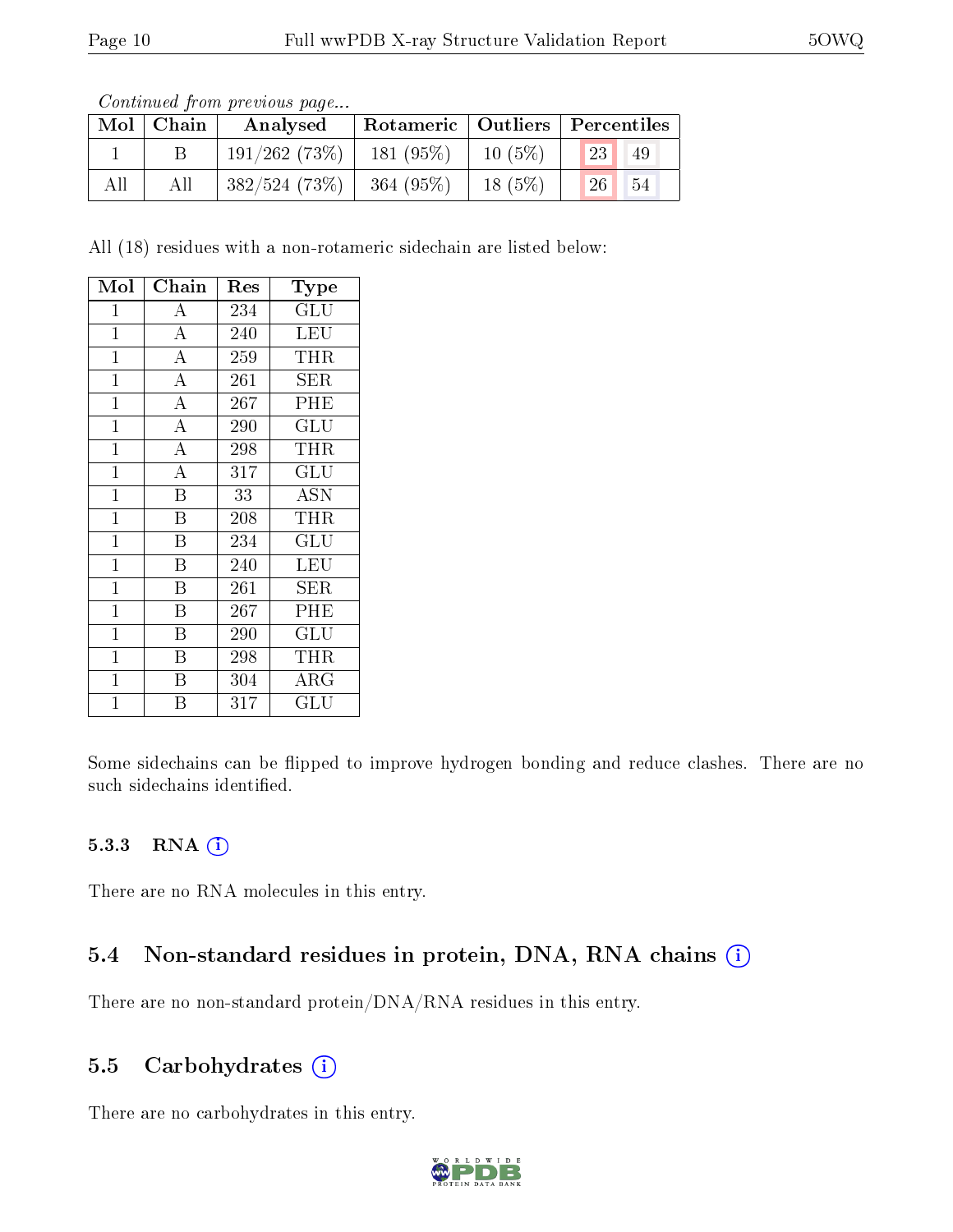### 5.6 Ligand geometry (i)

2 ligands are modelled in this entry.

In the following table, the Counts columns list the number of bonds (or angles) for which Mogul statistics could be retrieved, the number of bonds (or angles) that are observed in the model and the number of bonds (or angles) that are dened in the Chemical Component Dictionary. The Link column lists molecule types, if any, to which the group is linked. The Z score for a bond length (or angle) is the number of standard deviations the observed value is removed from the expected value. A bond length (or angle) with  $|Z| > 2$  is considered an outlier worth inspection. RMSZ is the root-mean-square of all Z scores of the bond lengths (or angles).

| Mol<br>$\top$ Type $\top$ |                 |  |                      |        |               |          |             | Chain    |                |          |  |  |  |  |  |  |  | $\mathbf{Link}$ |  | Bond lengths |  |  | Bond angles |  |
|---------------------------|-----------------|--|----------------------|--------|---------------|----------|-------------|----------|----------------|----------|--|--|--|--|--|--|--|-----------------|--|--------------|--|--|-------------|--|
|                           |                 |  | $\operatorname{Res}$ |        | $\rm{Counts}$ | RMSZ     | $\# Z  > 2$ | Counts   | RMSZ           | Z        |  |  |  |  |  |  |  |                 |  |              |  |  |             |  |
|                           | 38 <sub>O</sub> |  | 600                  |        | 32, 33, 33    | 1.03     | 5(15%)      | 33,49,49 | 1.92           | $(18\%)$ |  |  |  |  |  |  |  |                 |  |              |  |  |             |  |
|                           | 38 <sub>O</sub> |  | 600                  | $\sim$ | 32, 33, 33    | $1.14\,$ | 4(12%)      | 33,49,49 | $\boxed{2.15}$ | 8(24%)   |  |  |  |  |  |  |  |                 |  |              |  |  |             |  |

In the following table, the Chirals column lists the number of chiral outliers, the number of chiral centers analysed, the number of these observed in the model and the number defined in the Chemical Component Dictionary. Similar counts are reported in the Torsion and Rings columns. '-' means no outliers of that kind were identified.

|                 |     |                 |                                   | Mol   Type   Chain   Res   Link   Chirals   Torsions   Rings |  |
|-----------------|-----|-----------------|-----------------------------------|--------------------------------------------------------------|--|
| <b>38O</b>      | 600 | <b>Contract</b> |                                   | $6/8/18/18$   $0/5/5/5$                                      |  |
| 38 <sub>O</sub> | 600 | $\sim$          | <b>Contract Contract Contract</b> | $5/8/18/18$   0/5/5/5                                        |  |

| Mol            | Chain | Res | <b>Type</b>     | Atoms     | Z       | Observed $(A)$ | Ideal(A) |
|----------------|-------|-----|-----------------|-----------|---------|----------------|----------|
| $\overline{2}$ | Β     | 600 | 38O             | $C12-N13$ | $-3.04$ | 1.32           | 1.35     |
| $\overline{2}$ | А     | 600 | 38O             | $C9-C10$  | $-2.67$ | 1.37           | 1.41     |
| $\overline{2}$ | B     | 600 | 38O             | $C9-C10$  | $-2.63$ | 1.37           | 1.41     |
| $\overline{2}$ | В     | 600 | 38O             | $C26-N27$ | 2.58    | 1.39           | 1.35     |
| $\overline{2}$ | B     | 600 | 38O             | $C28-N27$ | 2.33    | 1.37           | 1.33     |
| $\overline{2}$ | А     | 600 | 38O             | $C26-N27$ | 2.27    | 1.39           | 1.35     |
| $\overline{2}$ | А     | 600 | 38 <sub>O</sub> | $C17-C18$ | 2.13    | 1.45           | 1.41     |
| $\overline{2}$ | А     | 600 | 38O             | $C28-N27$ | 2.11    | 1.36           | 1.33     |
| $\overline{2}$ | А     | 600 | 38 <sub>O</sub> | $C12-N13$ | $-2.00$ | 1.33           | 1.35     |

All (9) bond length outliers are listed below:

All (14) bond angle outliers are listed below:

| Mol | Chain | $\mid$ $\operatorname{Res}$ | $\mathbf{T}$ Type | Atoms                 | $\bullet$ Observed( $^o$ )   Ideal( $^o$ ) |        |
|-----|-------|-----------------------------|-------------------|-----------------------|--------------------------------------------|--------|
|     |       | 600                         | 38 O              | $C17-C28-N27$   -6.93 | 117 94                                     | 124 09 |
|     |       | 600                         | 38O               | $C17-C28-N27$   -5.98 | -118.79 -                                  | 124.09 |

Continued on next page...

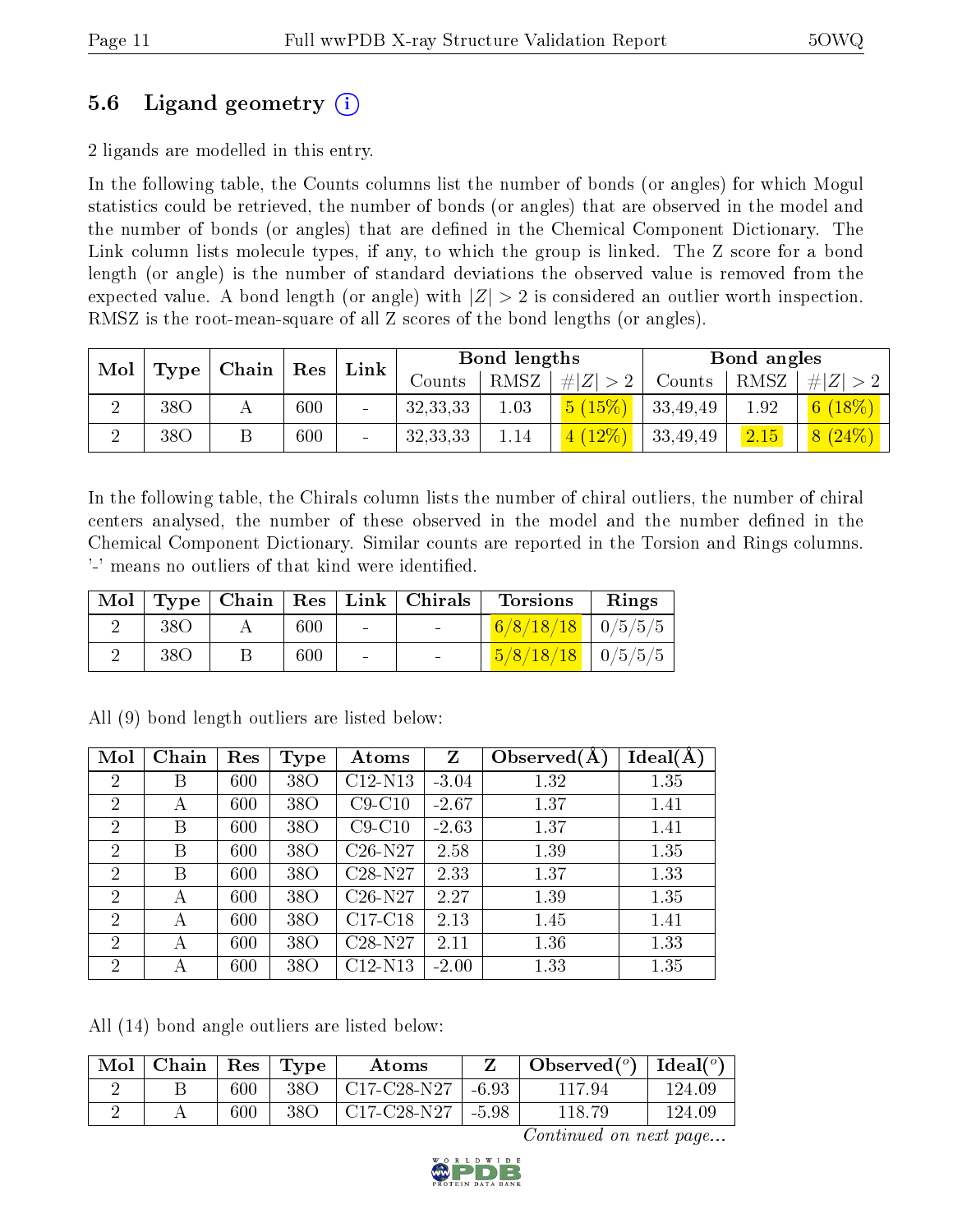| Mol            | Chain | Res | Type            | Atoms                                             | Z       | Observed $(°)$ | $\text{Ideal}({}^o)$ |
|----------------|-------|-----|-----------------|---------------------------------------------------|---------|----------------|----------------------|
| $\overline{2}$ | А     | 600 | 38 <sub>O</sub> | $C28-N27-C26$                                     | 5.86    | 124.87         | 116.83               |
| $\overline{2}$ | Β     | 600 | 38O             | $C28-N27-C26$                                     | 5.82    | 124.82         | 116.83               |
| $\overline{2}$ | Β     | 600 | 38O             | C23-C21-C20                                       | $-3.58$ | 121.28         | 124.18               |
| 2              | B     | 600 | 38 <sub>O</sub> | $C8-C9-C10$                                       | $-3.35$ | 118.67         | 121.02               |
| $\overline{2}$ | А     | 600 | 38 <sub>O</sub> | C <sub>23</sub> -C <sub>21</sub> -C <sub>20</sub> | $-3.26$ | 121.54         | 124.18               |
| $\overline{2}$ | Β     | 600 | 38 <sub>O</sub> | $C17-C12-N11$                                     | 2.73    | 127.40         | 123.60               |
| $\overline{2}$ | А     | 600 | 38 <sub>O</sub> | $C8-C9-C10$                                       | $-2.47$ | 119.29         | 121.02               |
| $\overline{2}$ | А     | 600 | 38O             | $C6-N5-C8$                                        | 2.28    | 124.24         | 118.09               |
| $\overline{2}$ | В     | 600 | 38O             | $C16$ -C8-N5                                      | $-2.27$ | 118.25         | 121.38               |
| $\overline{2}$ | Β     | 600 | 38O             | $C6-N5-C8$                                        | 2.26    | 124.19         | 118.09               |
| $\overline{2}$ | B     | 600 | 38 <sub>O</sub> | $C17-C12-N13$                                     | $-2.19$ | 120.54         | 123.60               |
| $\overline{2}$ | А     | 600 | 38 <sub>O</sub> | $C4-N5-C8$                                        | 2.09    | 123.73         | 118.09               |

Continued from previous page...

There are no chirality outliers.

| Mol            | Chain        | Res | Type            | Atoms                                                              |
|----------------|--------------|-----|-----------------|--------------------------------------------------------------------|
| $\overline{2}$ | A            | 600 | 38 <sub>O</sub> | N <sub>11</sub> -C <sub>12</sub> -C <sub>17</sub> -C <sub>18</sub> |
| $\overline{2}$ | A            | 600 | 38 <sub>O</sub> | N11-C12-C17-C28                                                    |
| $\overline{2}$ | В            | 600 | 38 <sub>O</sub> | N13-C12-C17-C28                                                    |
| $\overline{2}$ | В            | 600 | 38 <sub>O</sub> | N11-C12-C17-C18                                                    |
| $\overline{2}$ | В            | 600 | 38 <sub>O</sub> | N11-C12-C17-C28                                                    |
| $\overline{2}$ | А            | 600 | 38 <sub>O</sub> | N <sub>13</sub> -C <sub>12</sub> -C <sub>17</sub> -C <sub>18</sub> |
| $\mathfrak{D}$ | В            | 600 | 38 <sub>O</sub> | N <sub>13</sub> -C <sub>12</sub> -C <sub>17</sub> -C <sub>18</sub> |
| $\overline{2}$ | A            | 600 | 38O             | $C9$ -C8-N5-C6                                                     |
| 2              | $\mathbf{A}$ | 600 | 38O             | $C16$ -C8-N5-C4                                                    |
| 2              | А            | 600 | 38 O            | $C16$ -C8-N5-C6                                                    |
| 2              | R            | 600 | 38O             | $C16$ -C8-N5-C6                                                    |

All (11) torsion outliers are listed below:

There are no ring outliers.

1 monomer is involved in 4 short contacts:

|  |             | $\mid$ Mol $\mid$ Chain $\mid$ Res $\mid$ Type $\mid$ Clashes $\mid$ Symm-Clashes $\mid$ |
|--|-------------|------------------------------------------------------------------------------------------|
|  | $600 + 380$ |                                                                                          |

The following is a two-dimensional graphical depiction of Mogul quality analysis of bond lengths, bond angles, torsion angles, and ring geometry for all instances of the Ligand of Interest. In addition, ligands with molecular weight > 250 and outliers as shown on the validation Tables will also be included. For torsion angles, if less then 5% of the Mogul distribution of torsion angles is within 10 degrees of the torsion angle in question, then that torsion angle is considered an outlier. Any bond that is central to one or more torsion angles identified as an outlier by Mogul will be highlighted in the graph. For rings, the root-mean-square deviation (RMSD) between the ring

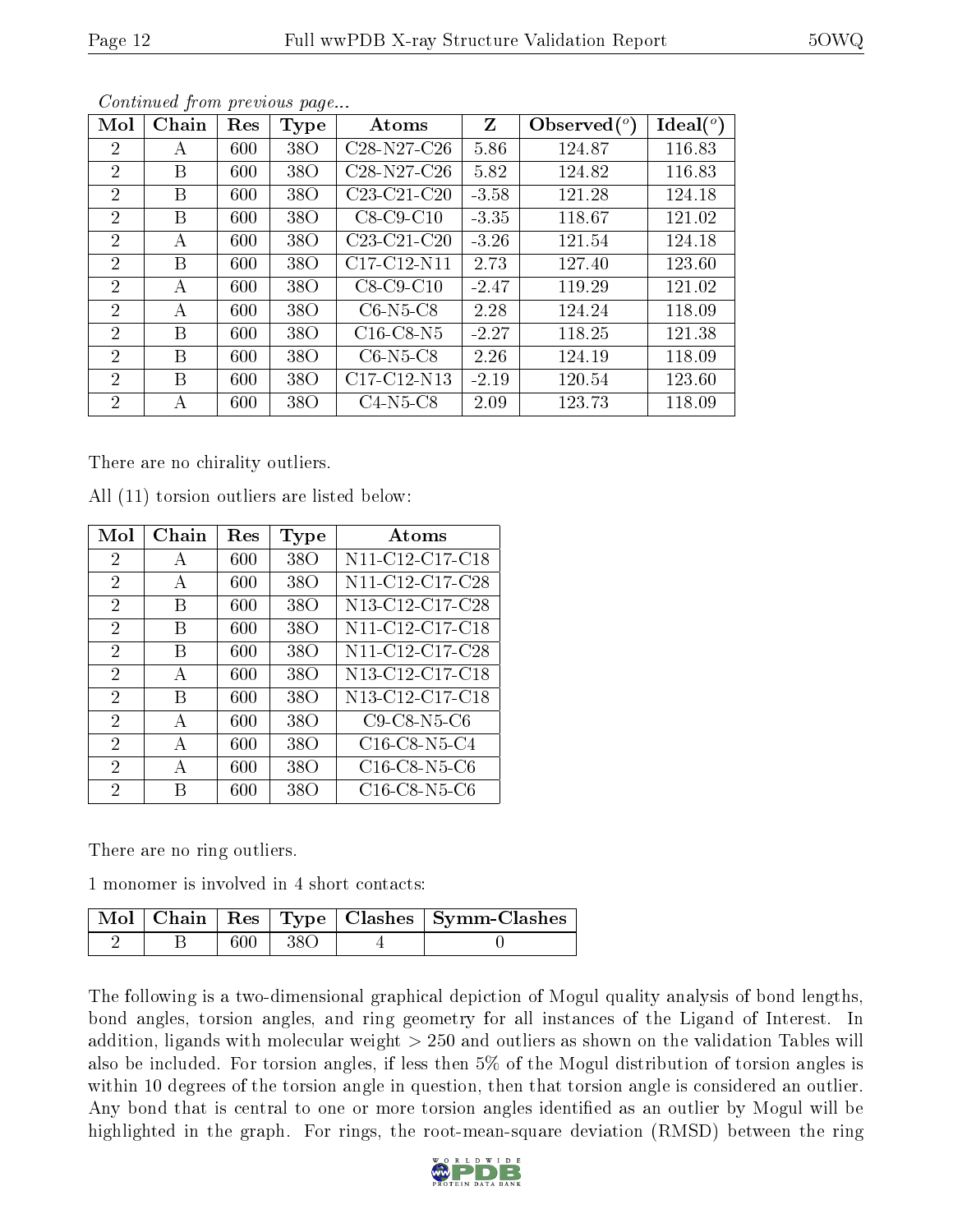in question and similar rings identified by Mogul is calculated over all ring torsion angles. If the average RMSD is greater than 60 degrees and the minimal RMSD between the ring in question and any Mogul-identified rings is also greater than 60 degrees, then that ring is considered an outlier. The outliers are highlighted in purple. The color gray indicates Mogul did not find sufficient equivalents in the CSD to analyse the geometry.



#### 5.7 [O](https://www.wwpdb.org/validation/2017/XrayValidationReportHelp#nonstandard_residues_and_ligands)ther polymers  $(i)$

There are no such residues in this entry.

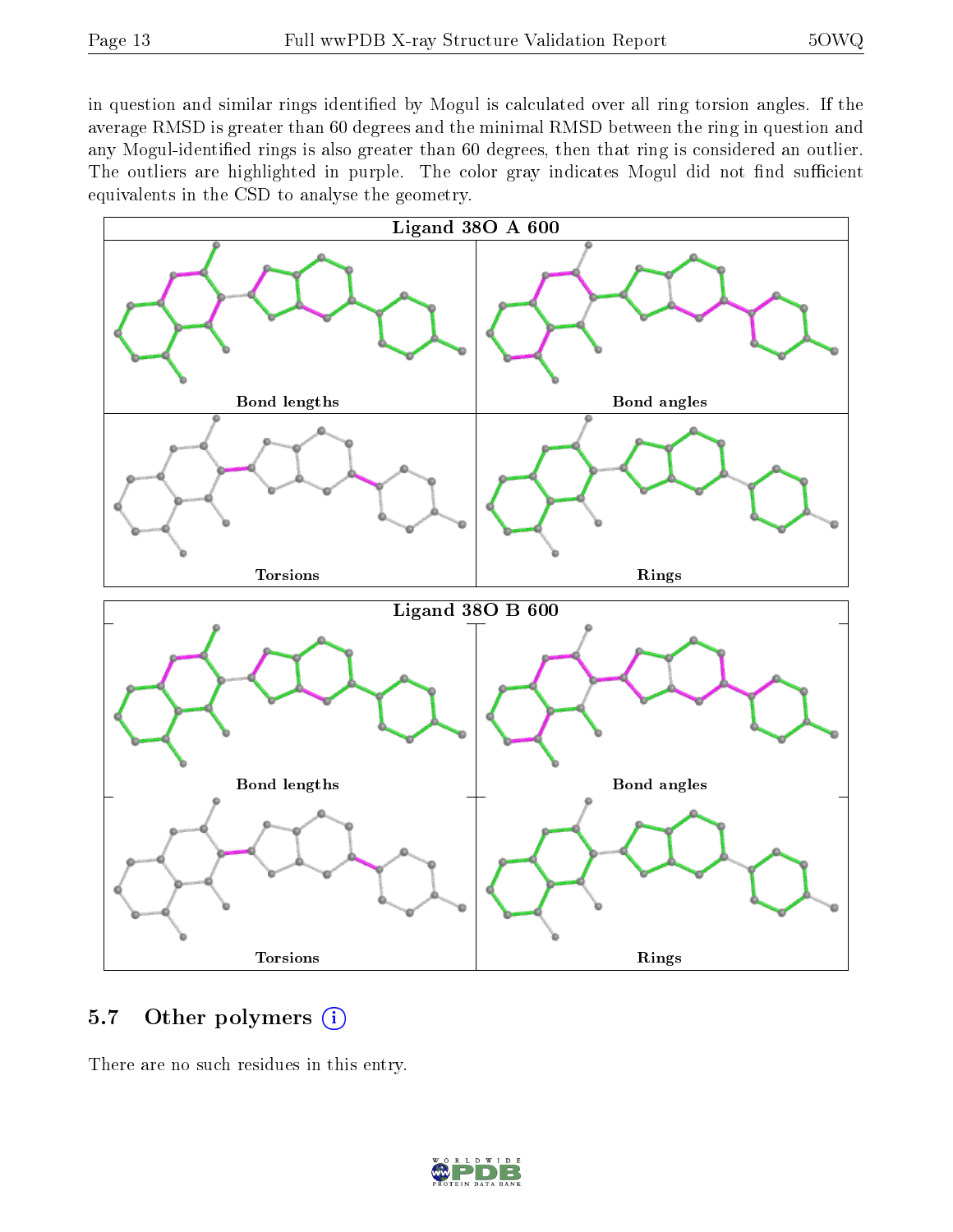### 5.8 Polymer linkage issues (i)

There are no chain breaks in this entry.

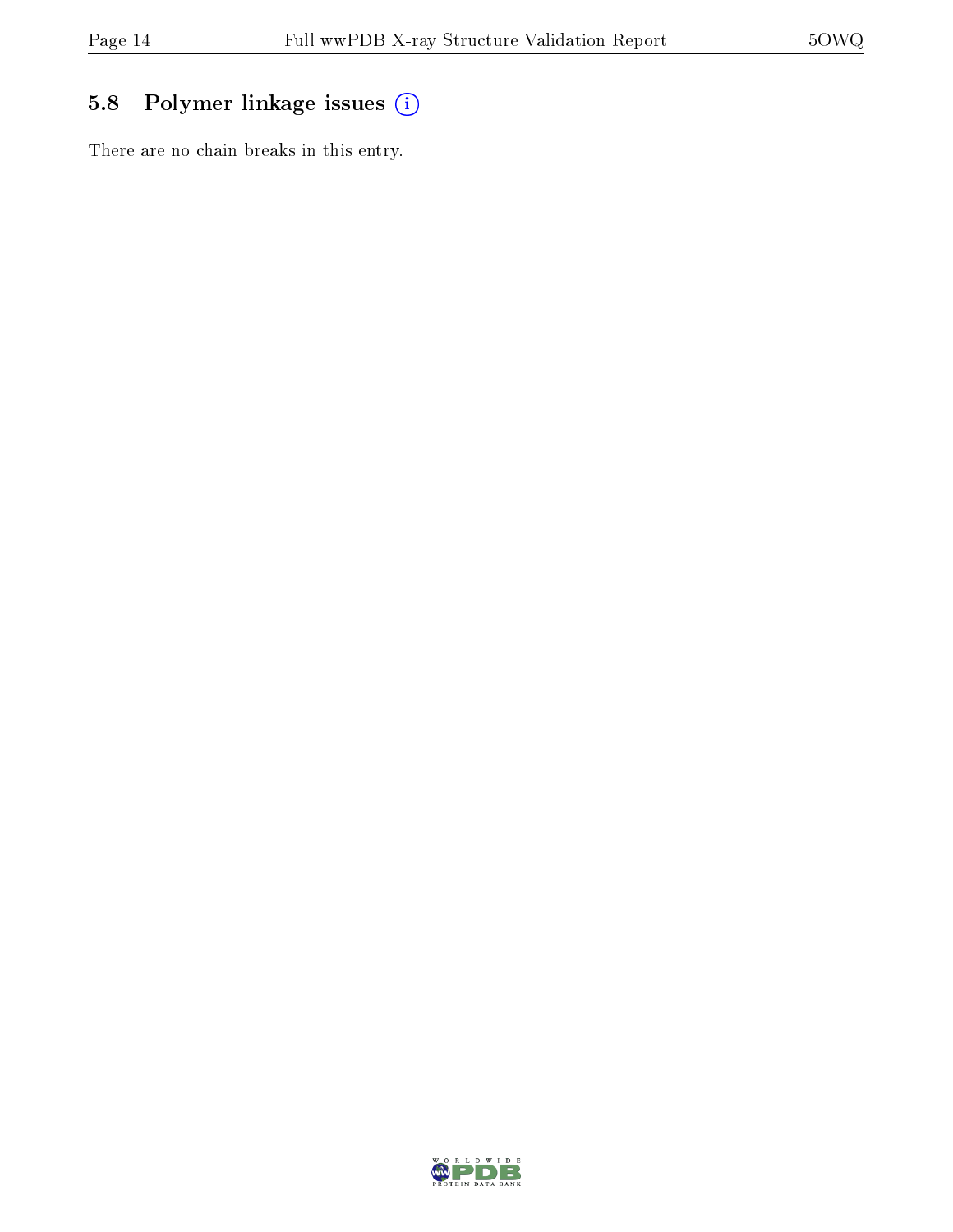## 6 Fit of model and data  $(i)$

## 6.1 Protein, DNA and RNA chains  $(i)$

In the following table, the column labelled  $#RSRZ> 2'$  contains the number (and percentage) of RSRZ outliers, followed by percent RSRZ outliers for the chain as percentile scores relative to all X-ray entries and entries of similar resolution. The OWAB column contains the minimum, median,  $95<sup>th</sup>$  percentile and maximum values of the occupancy-weighted average B-factor per residue. The column labelled ' $Q< 0.9$ ' lists the number of (and percentage) of residues with an average occupancy less than 0.9.

| Mol | Chain | Analysed        | $<$ RSRZ $>$ | # $RSRZ>2$                                                       | $OWAB(A^2)$      | $\mathrm{Q}{<}0.9$ |
|-----|-------|-----------------|--------------|------------------------------------------------------------------|------------------|--------------------|
|     |       | $255/302(84\%)$ | 0.07         | $9(3\%)$<br>44<br>44                                             | 27, 51, 103, 123 |                    |
|     |       | 254/302(84%)    | 0.17         | $\vert$ 21 $\vert$<br>$\blacksquare$ 22 $\blacksquare$<br>15(5%) | 29, 53, 111, 133 |                    |
| All | All   | $509/604(84\%)$ | 0.12         | 24(4%)<br>31<br>30                                               | 27, 52, 107, 133 |                    |

All (24) RSRZ outliers are listed below:

| Mol            | Chain                   | Res             | Type                    | $\rm RSRZ$       |
|----------------|-------------------------|-----------------|-------------------------|------------------|
| $\mathbf{1}$   | B                       | 60              | ALA                     | 4.5              |
| $\overline{1}$ | $\boldsymbol{A}$        | 66              | <b>VAL</b>              | 3.6              |
| $\overline{1}$ | $\overline{\rm A}$      | 107             | <b>TRP</b>              | 3.6              |
| $\overline{1}$ | $\, {\bf B}$            | 215             | $\overline{\text{ASP}}$ | $3.6\,$          |
| $\overline{1}$ | $\overline{\mathrm{B}}$ | 216             | <b>TYR</b>              | $\overline{3.1}$ |
| $\overline{1}$ | $\overline{B}$          | 107             | TRP                     | $2.9\,$          |
| $\overline{1}$ | $\overline{\rm A}$      | 46              | $\overline{\rm ALA}$    | 2.8              |
| $\overline{1}$ | $\overline{A}$          | 317             | GLU                     | 2.7              |
| $\overline{1}$ | $\overline{\rm A}$      | 214             | <b>TYR</b>              | 2.7              |
| $\overline{1}$ | $\overline{\mathrm{B}}$ | $\overline{57}$ | $\overline{\text{GLU}}$ | $\overline{2.6}$ |
| $\mathbf{1}$   | $\overline{\mathrm{B}}$ | 68              | <b>GLU</b>              | $2.6\,$          |
| $\overline{1}$ | $\overline{\mathrm{B}}$ | 78              | $\overline{\text{TYR}}$ | $2.5\,$          |
| $\overline{1}$ | $\overline{\rm A}$      | $\overline{51}$ | <b>TYR</b>              | $\overline{2.5}$ |
| $\mathbf{1}$   | $\, {\bf B}$            | 36              | TRP                     | 2.4              |
| $\overline{1}$ | $\overline{\mathrm{B}}$ | 51              | <b>TYR</b>              | $\overline{2.3}$ |
| $\overline{1}$ | $\overline{\mathrm{B}}$ | $\overline{53}$ | $\overline{\rm ALA}$    | $2.\overline{3}$ |
| $\overline{1}$ | $\overline{\rm A}$      | 47              | PHE                     | $\overline{2.2}$ |
| $\overline{1}$ | $\boldsymbol{B}$        | 58              | <b>THR</b>              | $2.\overline{2}$ |
| $\overline{1}$ | $\boldsymbol{B}$        | 317             | <b>GLU</b>              | $2.\overline{2}$ |
| $\overline{1}$ | $\overline{\mathbf{B}}$ | $\overline{59}$ | $\overline{\text{GLY}}$ | $2.\overline{2}$ |
| $\overline{1}$ | $\boldsymbol{B}$        | 79              | <b>ILE</b>              | 2.1              |
| $\overline{1}$ | $\overline{\rm A}$      | 215             | $\overline{\text{ASP}}$ | 2.1              |
| $\mathbf{1}$   | $\overline{\rm A}$      | 59              | <b>GLY</b>              | $2.1\,$          |
| $\overline{1}$ | B                       | 38              | $\overline{\rm ILE}$    | 2.0              |

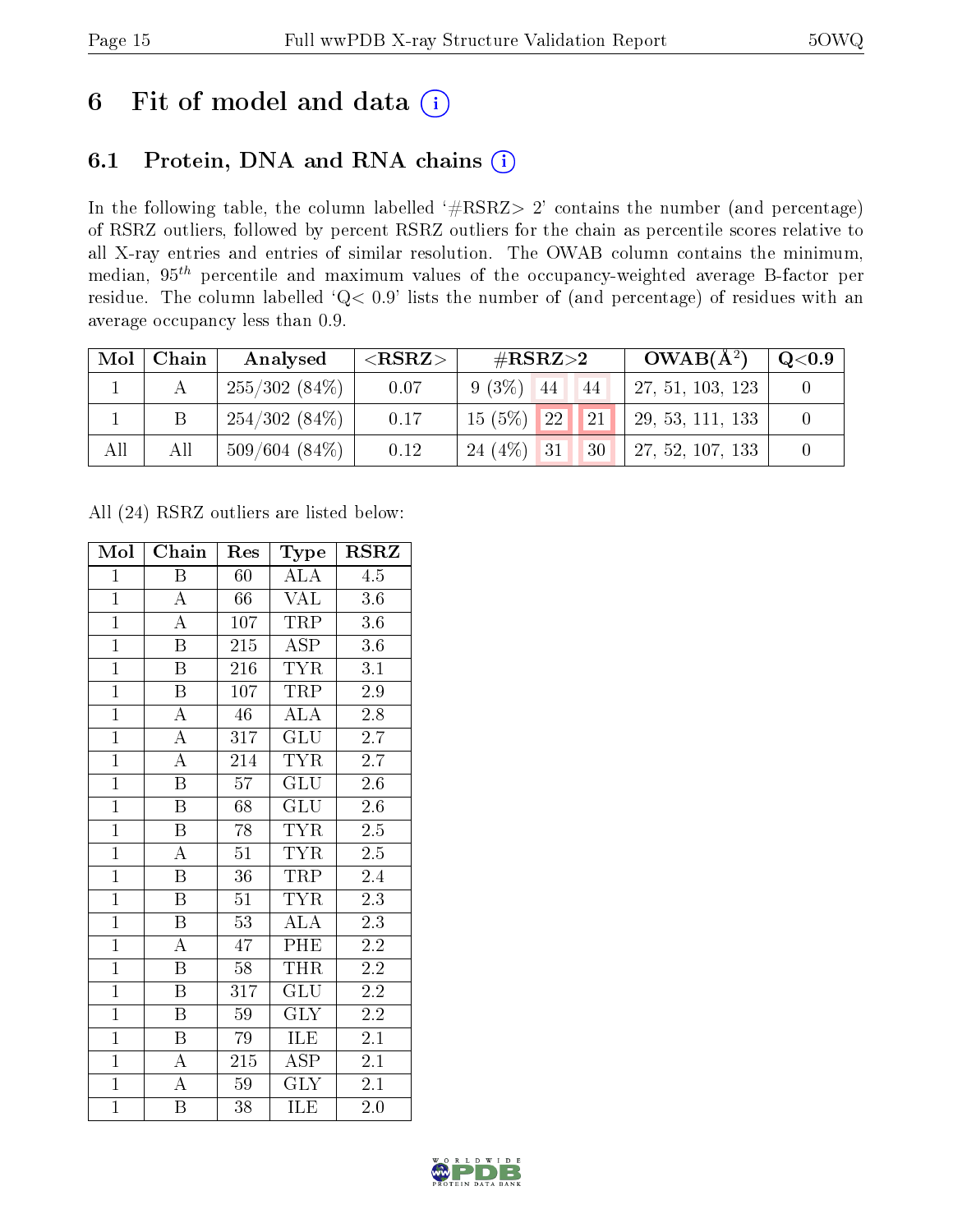#### 6.2 Non-standard residues in protein, DNA, RNA chains  $(i)$

There are no non-standard protein/DNA/RNA residues in this entry.

#### 6.3 Carbohydrates  $(i)$

There are no carbohydrates in this entry.

### 6.4 Ligands  $(i)$

In the following table, the Atoms column lists the number of modelled atoms in the group and the number defined in the chemical component dictionary. The B-factors column lists the minimum, median,  $95<sup>th</sup>$  percentile and maximum values of B factors of atoms in the group. The column labelled  $Q< 0.9$ ' lists the number of atoms with occupancy less than 0.9.

|                 |     |       |      |      | Mol   Type   Chain   Res   Atoms   RSCC   RSR   B-factors $(A^2)$   Q<0.9 |  |
|-----------------|-----|-------|------|------|---------------------------------------------------------------------------|--|
| 38O             | 600 | 29/29 | 0.83 | 0.28 | 70,84,109,112                                                             |  |
| 38 <sub>O</sub> | 600 | 29/29 | 0.84 | 0.26 | 66,80,104,106                                                             |  |

The following is a graphical depiction of the model fit to experimental electron density of all instances of the Ligand of Interest. In addition, ligands with molecular weight  $> 250$  and outliers as shown on the geometry validation Tables will also be included. Each fit is shown from different orientation to approximate a three-dimensional view.

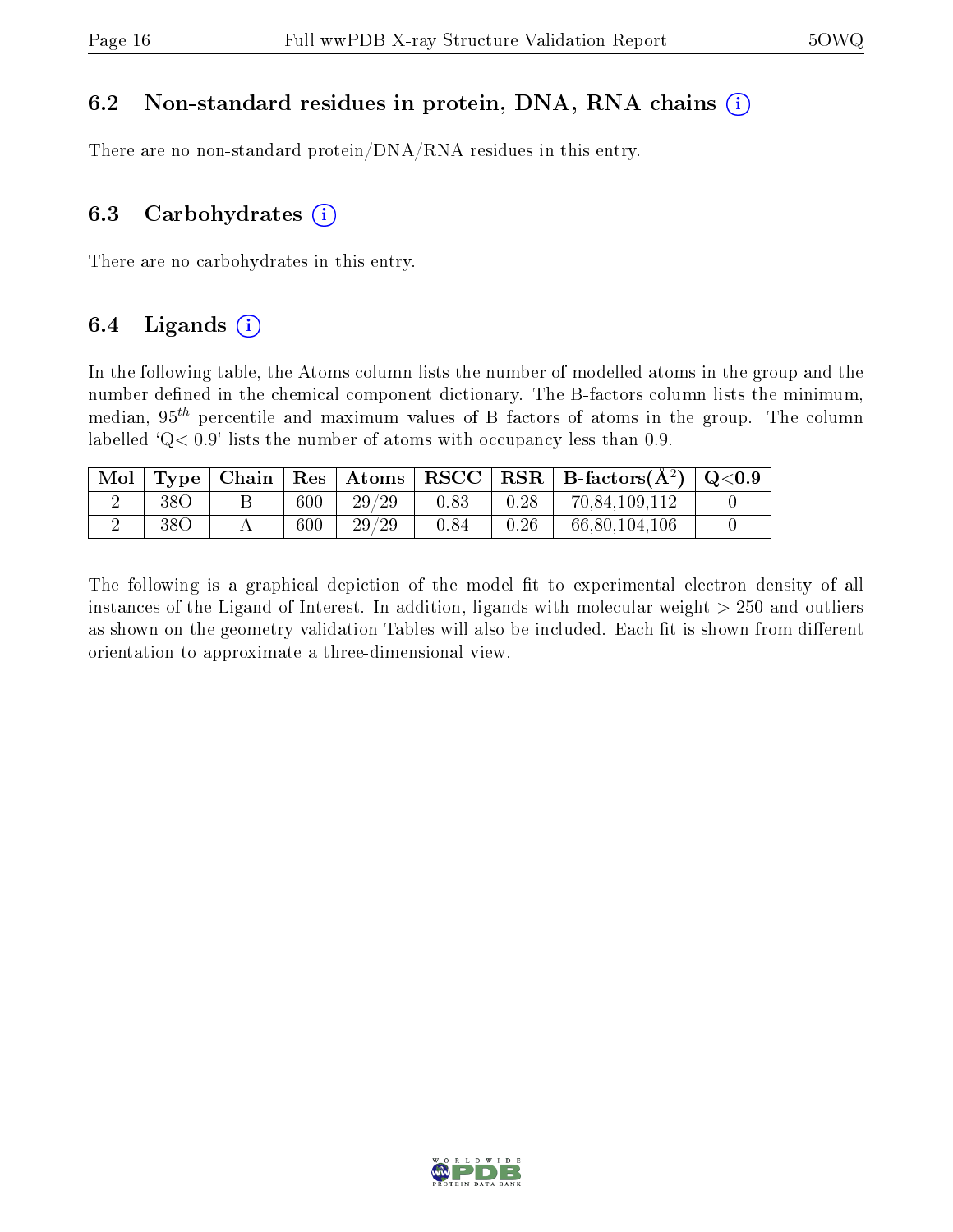